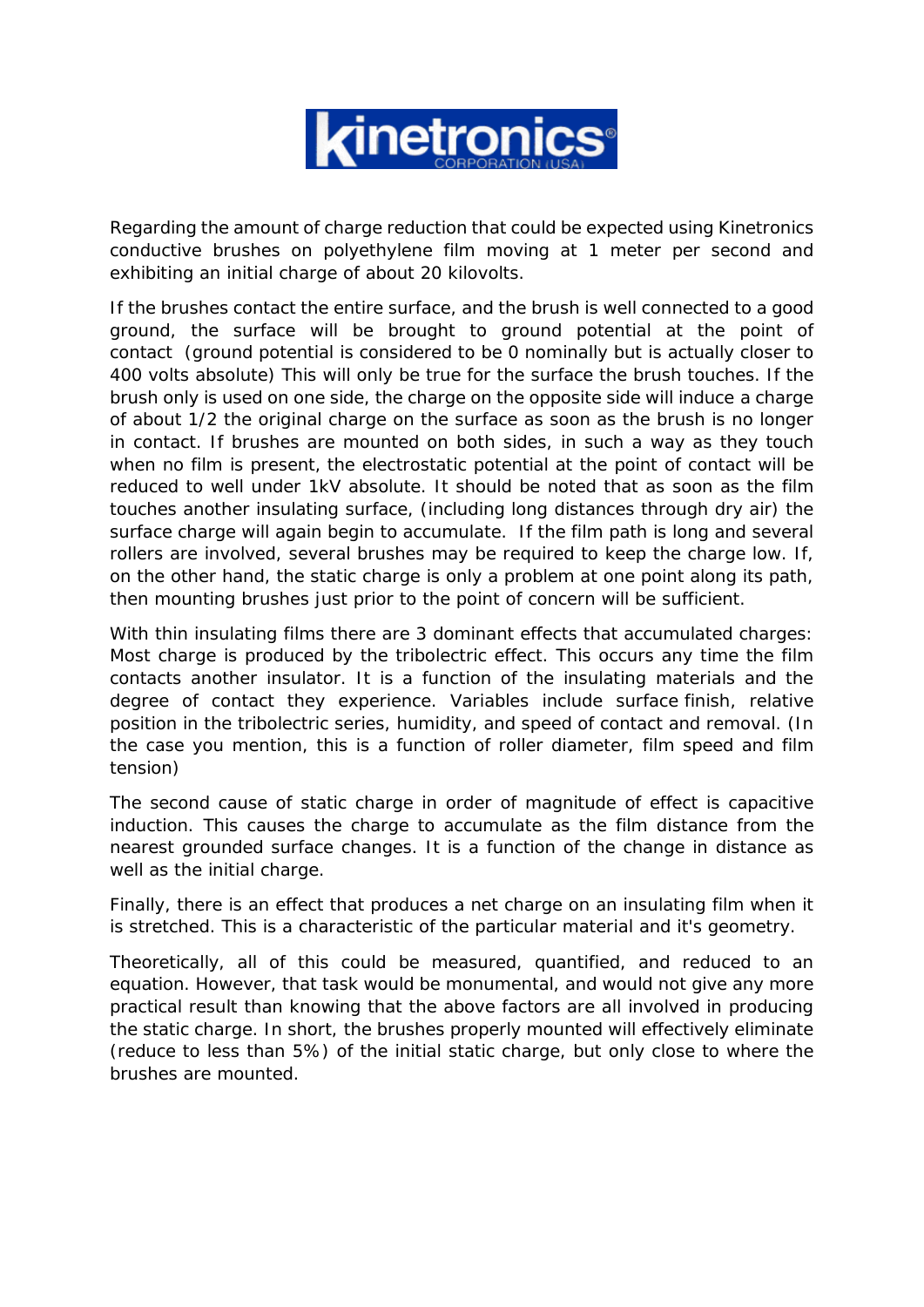

Die Menge an Ladungsreduktion, die zu erwarten wäre, wenn leitfähige Kinetronics-Bürsten auf Polyethylen Folie verwendet würden, die sich mit 1 Meter pro Sekunde bewegt und eine Anfangsladung von ungefähr 20 Kilovolt aufweist.

Wenn die Bürsten die gesamte Oberfläche berühren und die Bürste gut mit einer guten Masse verbunden ist, wird die Oberfläche an der Kontaktstelle auf Massepotential gebracht (das Massepotential wird als nominell betrachtet, liegt aber näher bei 400 Volt absolut) Dies gilt nur für die Oberfläche, die die Bürste berührt. Wenn die Bürste nur auf einer Seite verwendet wird, verursacht die Ladung auf der gegenüberliegenden Seite eine Ladung von ungefähr der Hälfte der ursprünglichen Ladung auf der Oberfläche, sobald die Bürste nicht mehr in Kontakt ist. Wenn die Bürsten auf beiden Seiten so befestigt sind, dass sie sich berühren, wenn kein Film vorhanden ist, wird das elektrostatische Potential an der Kontaktstelle auf deutlich unter 1 kV absolut reduziert. Es sollte beachtet werden, dass, sobald der Film eine andere isolierende Oberfläche berührt (einschließlich langer Strecken durch trockene Luft), sich die Oberflächenladung wieder anhäuft. Wenn der Materialweg lang ist und mehrere Rollen vorhanden sind, können mehrere Bürsten erforderlich sein, um die Ladung niedrig zu halten. Wenn andererseits die statische Ladung an einem Punkt entlang ihres Weges nur ein Problem ist, dann ist die Montage von Bürsten kurz vor dem betreffenden Punkt ausreichend.

Bei dünnen isolierenden Filmen gibt es 3 dominante Effekte, die Ladungen akkumulieren: Die meiste Ladung wird durch den tribolektrischen Effekt erzeugt. Dies geschieht jedes Mal, wenn der Film einen anderen Isolator berührt. Es ist eine Funktion der isolierenden Materialien und der Grad der Berührung, die sie erfahren. Zu den Variablen gehören die Oberflächenbeschaffenheit, die relative Position in der tribolektrischen Reihe, die Feuchtigkeit und die Geschwindigkeit des Kontakts und der Entfernung. (Falls Sie dies erwähnen, ist dies eine Funktion des Rollendurchmessers, der Filmgeschwindigkeit und der Filmspannung)

Die zweite Ursache der statischen Ladung in der Größenordnung der Wirkung ist die kapazitive Induktion. Dies bewirkt, dass sich die Ladung anhäuft, wenn sich der Filmabstand von der nächstgelegenen geerdeten Oberfläche ändert. Es ist eine Funktion der Abstandsänderung sowie der Anfangsladung.

Schließlich gibt es einen Effekt, der eine Nettoladung auf einem isolierenden Film erzeugt, wenn er gedehnt wird. Dies ist eine Eigenschaft des jeweiligen Materials und seiner Geometrie.

Theoretisch könnte all dies gemessen, quantifiziert und auf eine Gleichung reduziert werden. Diese Aufgabe wäre jedoch monumental und würde kein praktikableres Ergebnis liefern, als zu wissen, dass die oben genannten Faktoren alle an der Erzeugung der statischen Ladung beteiligt sind. Kurz gesagt, die richtig montierten Bürsten eliminieren effektiv (auf weniger als 5%) die anfängliche statische Aufladung, aber nur in der Nähe der Stelle, an der die Bürsten montiert sind.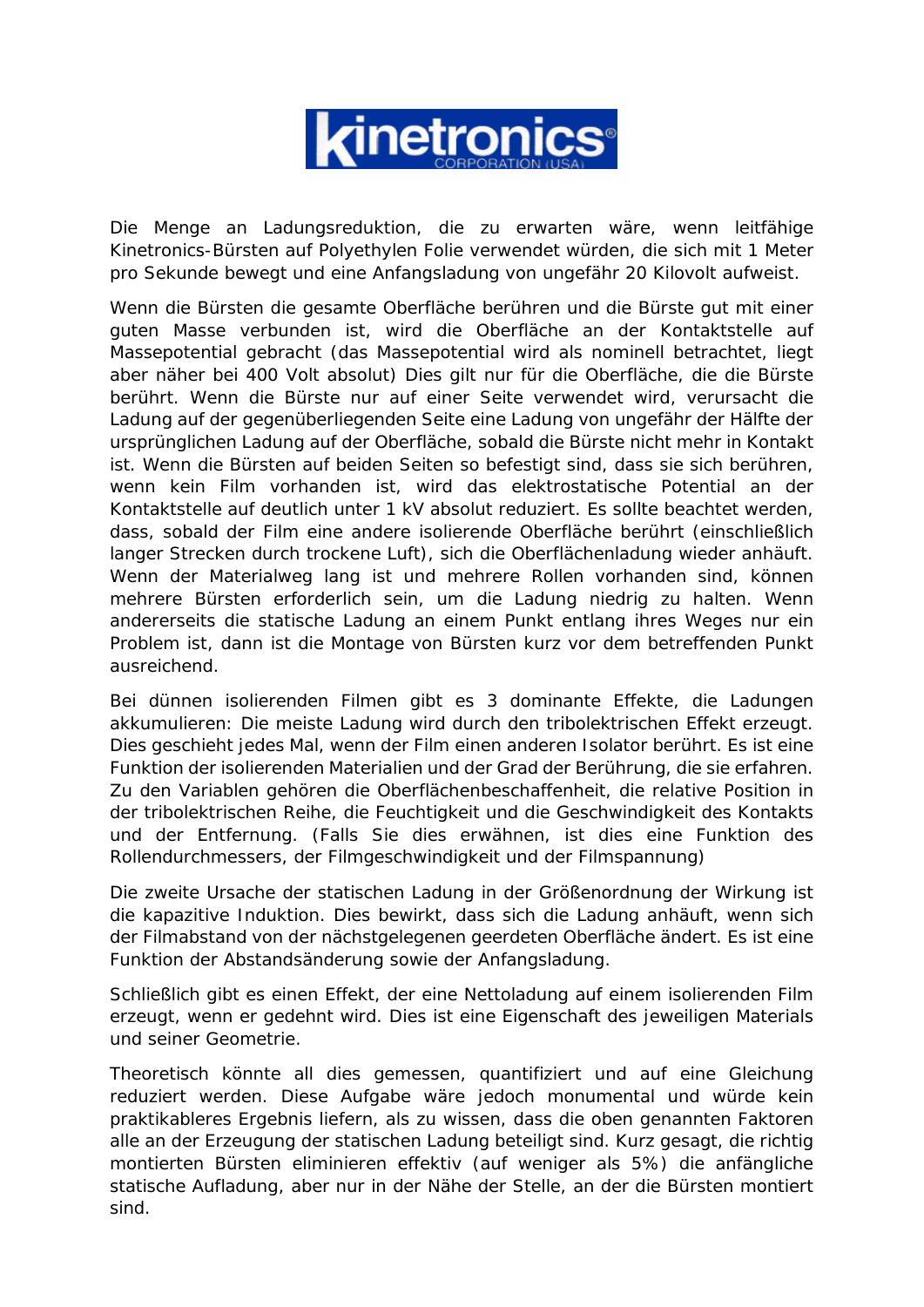

#### Specifications Data

#### **StaticWisk 'L' Series Anti-Static Brushes**

The StaticWisk "L" Series brushes are made from conductive acrylic fibers which are secured into a conductive composite brush block with stainless steel wire.

**Maximum electrical resistance from ground cord terminal to brush fiber is 35 ohms. Maximum recommended discharge current for the brush is the lesser of 0.05 ampere (RMS) per centimeter of brush or 1.0 ampere (RMS) per ground cord at temperatures below 30 degrees Celsius. Derate current 2 percent per degree C above 30 degrees. Maximum continuous operating temperature is 50 degrees C".** 

The brushes are mounted into aluminum extrusions with M5 tap holes. A six-foot or two meter coiled grounding cord with a ¼" or 6mm lug is furnished. (Note: the SWL-2000 and SWL-2100 have two grounding cords.) The brush fibers are 1½"or 37mm long and the mounting extrusion is 1½"or 37mm wide making the overall brush 3" or 75mm high. Custom length brushes are available on special order. Overall adjustable brush length is shown below. (Dimensions shown are using U.S. mounting hardware – European hardware dimensions may vary.)

# *SWL-300\* 12"/ 300mm Ultra soft fiber*

(adjustable length from 13¾"/ 350mm to 18¼"/ 465mm)

# *SWL-450\* 18"/ 450mm Ultra soft fiber*

(adjustable length from 19¾"/ 500mm to 24¼"/ 615mm)

#### *SWL-625\* 25"/ 625mm Ultra soft fiber*

(adjustable length from 26¾"/ 680mm to 31¼"/ 795mm)

#### *SWL-750\* 30"/ 750mm Ultra soft fiber*

(adjustable length from 31¾"/ 805mm to 36¼"/ 920mm)

#### *SWL-950\* 38"/ 950mm Ultra soft fiber*

(adjustable length 39¾" / 1010mm to 44¼"/ 1125mm)

#### *SWL-1250\* 50"/ 1250 Ultra soft fiber*

(adjustable length 51¾" / 1315mm to 55¼"/ 1405mm)